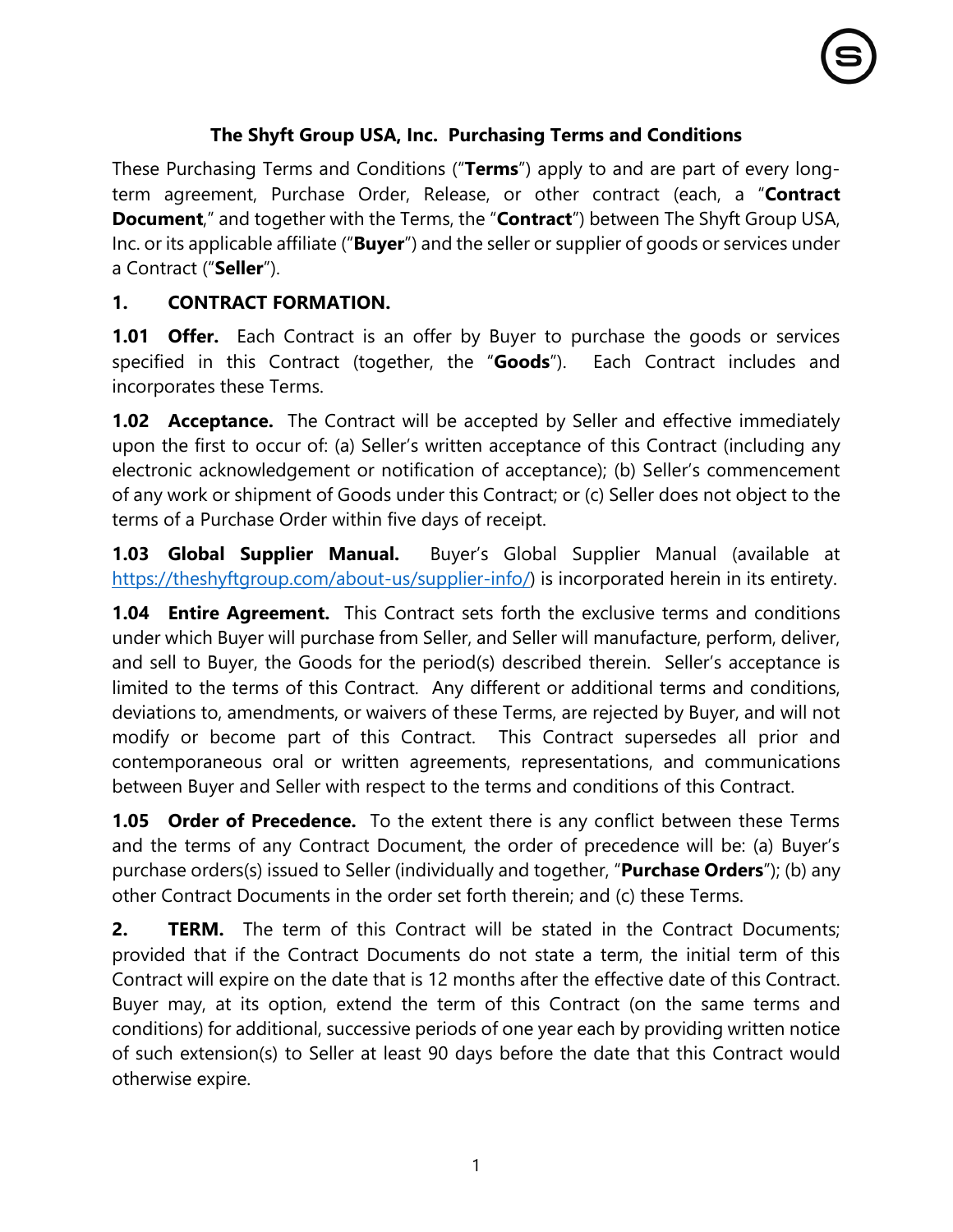#### **3. FORECASTS; RELEASES; DELIVERY.**

**3.01 Non-Binding Forecasts.** Buyer, from time-to-time, may provide Seller with estimates, forecasts, or projections of its future quantity requirements of the Goods ("**Projections**"). Projections are for informational purposes only. Projections, like any other forward-looking estimates, are based on economic, business, and market, factors, variables, and assumptions, some, or all of which, may change. Projections are not a commitment by Buyer to purchase the quantities specified in the Projections. Buyer makes no representation, warranty, guarantee, or commitment of any kind or nature, express or implied, regarding any Projections. Unless otherwise expressly stated in the Contract Documents, nothing in this Contract will constitute a volume commitment or guaranty of any kind by Buyer to purchase any specific quantity of Goods from Seller.

**3.02 Releases.** From time-to-time, or on a rolling basis (except in the case of so-called "spot buy" Purchase Orders), Buyer may issue releases under this Contract (which may be via electronic data interchange ("**EDI**"), separate documents, or updated Purchase Orders), setting forth its volume requirements of and required delivery dates for the Goods (each a "**Release**"). Subject to Buyer's rights under Section [16.02,](#page-10-0) orders for Goods set forth in a Release are binding on Buyer and Seller.

**3.03 Delivery.** Seller will comply with Buyer's delivery requirements specified in this Contract. Buyer will not be required to make payment for Goods delivered in excess of quantities stated in this Contract or Buyer's applicable Release.

**4. TIME IS OF THE ESSENCE.** Time is of the essence in all aspects of Seller's performance of this Contract. Goods will be delivered in the quantities and at the times specified in this Contract. Seller will notify Buyer immediately if Seller has reason to believe that Seller's timely delivery of the Goods in the quantities ordered by Buyer is or will be delayed. If any occurrence beyond the reasonable control of Seller limits Seller's ability to timely deliver goods and services to its customers generally, Seller will equitably allocate its production capacity among its customers, including Buyer, on a pro rata basis, until such limitation is resolved.

#### **5. PACKAGING; SHIPMENT; TRANSFER OF TITLE.**

**5.01 Packaging.** Seller will: (a) properly pack, mark, and ship Goods in a manner to ensure safe shipment in accordance with Buyer's requirements, applicable law, and regulations; and (b) route shipments in accordance with Buyer's instructions.

**5.02 Shipping; Transfer of Title.** Unless otherwise stated in this Contract, all Goods are sold "Delivered Duty Paid" (DDP) (Incoterms, 2020). Seller will provide Buyer with shipment documents stating: (a) the Purchase Order or Release number; (b) Buyer's part number and Seller's part number (if different); (c) the quantity of pieces in the shipment and number of cartons or containers in the shipment; (d) Seller's name, the bill of lading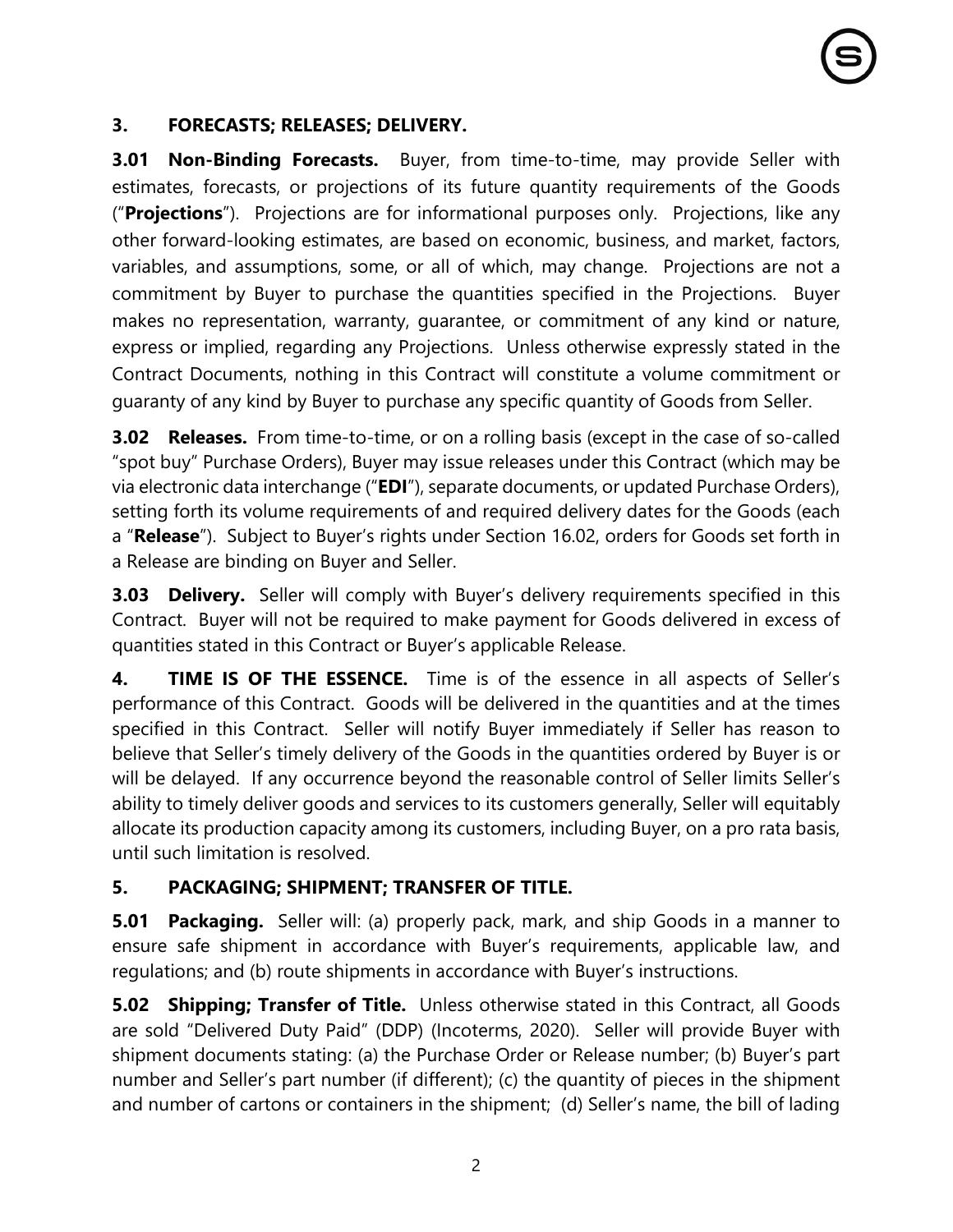number, and the country of origin; and (d) label packaging with handling instructions. Seller will promptly forward to Buyer the original bill of lading or other shipment receipt for each shipment. Title and risk of loss will pass to Buyer in accordance with the applicable delivery term.

**5.03 Premium Freight.** Seller will be solely responsible for, and will pay, all premium and expedited shipping expenses necessary to satisfy Buyer's delivery schedules, unless the need for premium or expedited shipping was caused solely by Buyer. If Seller contends that premium or expedited shipping expenses are due to the sole fault of Buyer, within ten days following the date of shipment, Seller will provide Buyer with written notice of such premium shipping expenses (including back-up documentation) and the basis for the incurrence of such expenses. All such expenses, and Seller's stated reason for the incurrence thereof, will be subject to audit by Buyer.

## **6. PRICE.**

**6.01** Prices charged for Goods will be stated in this Contract and are not subject to increase for any reason, including changes in raw material or component costs, labor costs, overhead costs, market fluctuations, or foreign currency exchange rate fluctuations.

**6.02** Prices charged for the Goods include all handling, packaging, storage, and transportation costs and expenses, and all duties, tariffs, taxes (including sales, use, or value-added taxes), fees, and similar charges and costs relating in any manner to the delivery and sale of the Goods.

**6.03** The prices charged to Buyer for the Goods will be no higher than the prices charged by Seller to other buyers of similar goods and will remain so during the term of this Contract. If at any time during the term of this Contract, Seller charges any other customer a lower price for goods or products similar to the Goods, such lower price will immediately be applied to the price to the Goods under this Contract.

**6.04** If the price for the Goods includes amortized expenses, including for tooling, equipment, or research and development, upon full payment of such amortized amount, the price for the Goods will be automatically decreased by an amount equal to the amortized amount.

# **7. INVOICES; PAYMENT TERMS.**

# **7.01 Invoices.**

**(a)** Seller's invoices and/or advance shipping notices for Goods must reference: (i) the Purchase Order or Release number; (ii) Buyer's part number and Seller's part number (if different); (iii) quantity of pieces in the shipment; (iv) number of cartons or containers; (v) bill of lading number; and (vi) any other information necessary for identification of the Goods or reasonably requested by Buyer, including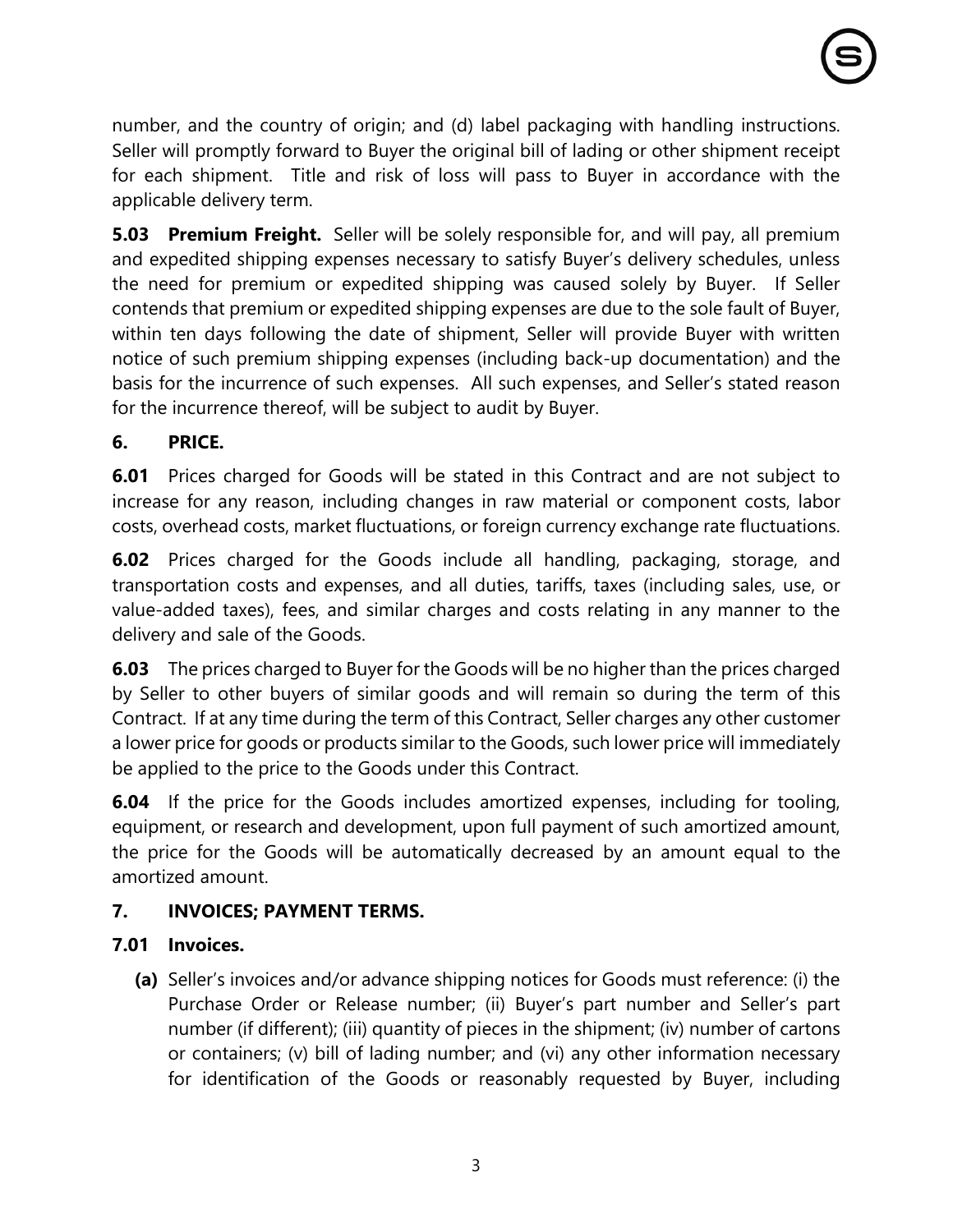information required under applicable laws or regulations, and any applicable import declaration number and/or number of any temporary import program.

**(b)** No invoice or shipping documents may reference, and Buyer rejects, any proposed different or additional terms and conditions, deviations to, amendments, or waivers of the terms of this Contract. Buyer reserves the right to reject all invoices or related documents submitted incorrectly. Any payment by Buyer of a nonconforming invoice is not an acceptance thereof. All invoices must be submitted by EDI.

**7.02 Payment Terms.** Unless otherwise stated in this Contract, Seller's invoices will be payable on the 10th day of the second month following Buyer's receipt of both the Goods and Seller's conforming invoice. If a payment date falls on a non-business day, payment will be made on the following business day. No invoice may be issued to Buyer in advance of Buyer's receipt of the Goods subject to such invoice. Unless otherwise stated in this Contract, all payments will be in United States dollars by electronic funds transfer. Payment by Buyer is not a waiver of any breach of this Contract by Seller, nor will it be deemed final acceptance of any Goods or a waiver of any rights of Buyer to reject any Goods.

## **8. QUALITY; NONCONFORMING GOODS.**

**8.01 Quality.** Seller will satisfy all quality requirements of Buyer. All Goods, including Goods supplied by any sub-tier supplier or subcontractor of Seller, will conform to all specifications, standards, drawings, samples, and descriptions, including as to quality, performance, fit, form, function, and appearance specified in this Contract. Seller will, at its expense, furnish, keep in good condition, and replace when necessary all tooling, machinery, equipment, and other items necessary for the manufacture of the Goods.

**8.02 Nonconforming Goods.** Buyer may at any time, at Seller's sole risk and expense, reject and return Goods that fail to conform to the requirements of this Contract or are delivered in excess of the quantities requested in the applicable Release. Without limitation as to other rights or remedies of Buyer, at Buyer's option, Seller will replace nonconforming Goods with conforming Goods. Seller will also reimburse Buyer for: (a) all amounts paid by Buyer for rejected Goods, and (b) all costs incurred by Buyer in connection with nonconforming Goods, including inspection, sorting, testing, evaluations, storage, and rework of rejected Goods. Payment by Buyer for nonconforming Goods will not constitute acceptance, limit, or impair Buyer's right to seek any remedy, or relieve Seller of responsibility for any defects.

# **9. CHANGES.**

**9.01 Buyer Changes.** Buyer may direct changes, or direct Seller to make changes, to drawings and specifications of the Goods covered by this Contract, including, without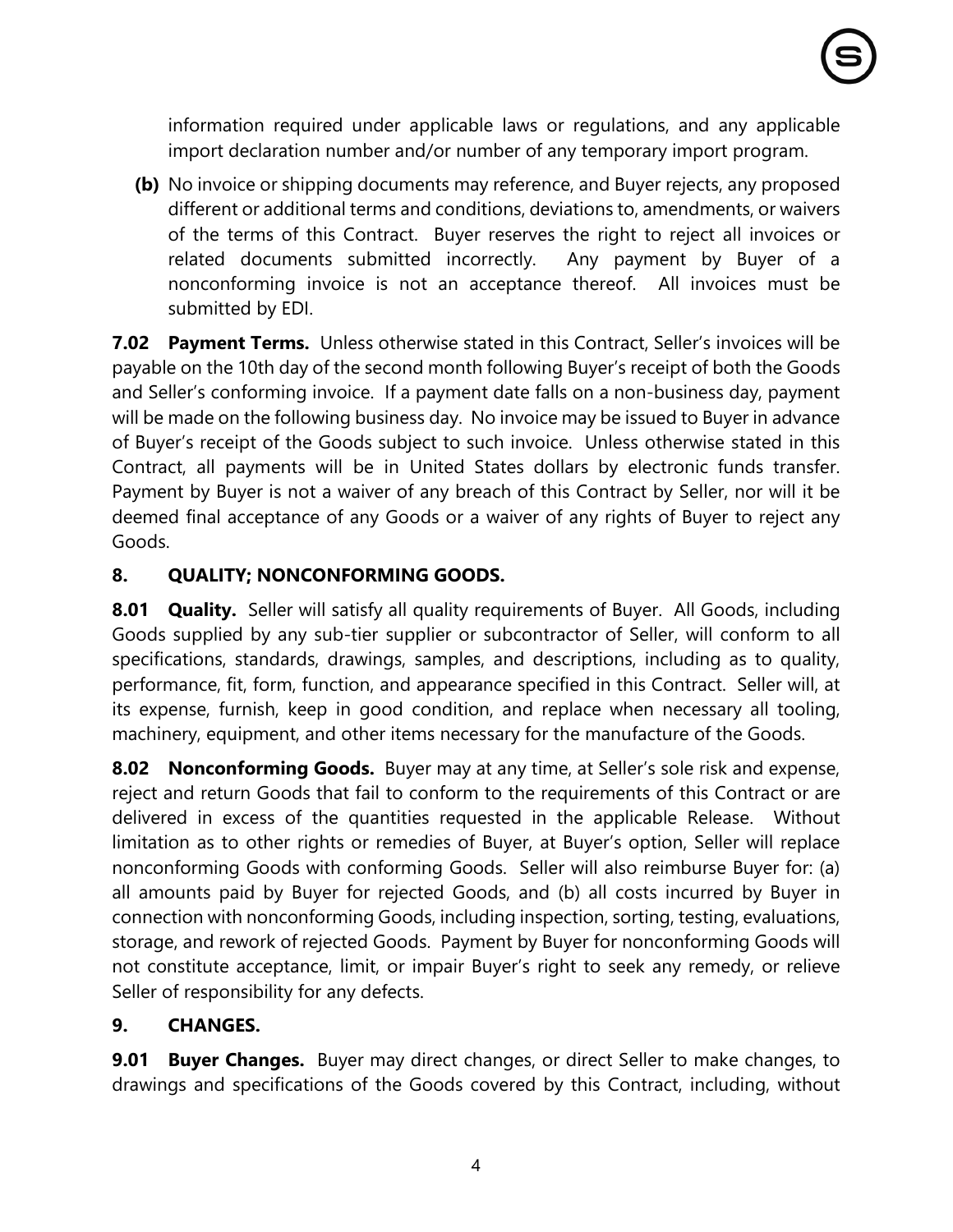limitation, such matters as inspection, testing, or quality control. Seller will accept any amendments to this Contract issued by Buyer in the manner prescribed in Section 1.02. Buyer and Seller will discuss any equitable pricing adjustments (up or down) to be made in connection with such changes. Notwithstanding any such discussions, Seller will promptly implement such changes as directed by Buyer, and any change in the price of the Goods agreed to by Buyer will be retroactive to the date Seller implemented the change. In the event that Buyer and Seller are unable to reach agreement on any pricing adjustments to be made in connection with such changes, any difference in price or time for performance resulting from such changes will be equitably adjusted by Buyer based on a fair cost assessment after receipt of documentation in such form and detail as Buyer may direct.

**9.02 Seller Changes.** Seller may not make changes to the Goods or change the price or delivery terms of the Goods without the prior written agreement of Buyer. Seller may propose changes to drawings and specifications of the Goods or the scope of the work covered by this Contract. If Buyer agrees to implement such changes, Buyer will amend this Contract to incorporate such changes.

## **10. WARRANTIES.**

**10.01** Seller warrants that during the Warranty Period all Goods will: (a) be free from defects in design, materials, and workmanship; (b) conform to applicable drawings, specifications, statements of work, quality standards, and samples furnished by Buyer, or furnished by Seller and approved by Buyer in writing; (c) be new, merchantable, and not refurbished or reconditioned; (d) be selected, designed, manufactured, and assembled by Seller based upon Buyer's stated use of the Goods, which Seller acknowledges Buyer has provided, and will be fit and sufficient for the particular purposes intended by Buyer, which Seller acknowledges it understands; (e) be free and clear of all liens, claims, security interests, and other encumbrances; (f) not infringe or contribute to the infringement or misappropriation of any third party's proprietary rights or interests (including patents, trademarks, copyrights, and trade secrets); and (g) comply with all laws and regulations applicable to such Goods.

**10.02** Seller warrants that any services performed in the provision of Goods will be rendered in a good and workmanlike manner by skilled personnel and in accordance with best industry standards and practices. Sections 10.01 and 10.02, collectively, along with any other warranties agreed to by the parties in a separate Warranty Agreement, are referred to a "**Seller's Warranty**".

**10.03** Buyer's approval of any sample, drawing, specification, or standard will not limit or relieve Seller of any of Seller's obligations under Seller's Warranty.

**10.04** The duration of Seller's Warranty (the "**Warranty Period**") will commence on the date of Buyer's receipt of the Goods and end on the later to occur of: (a) five years or one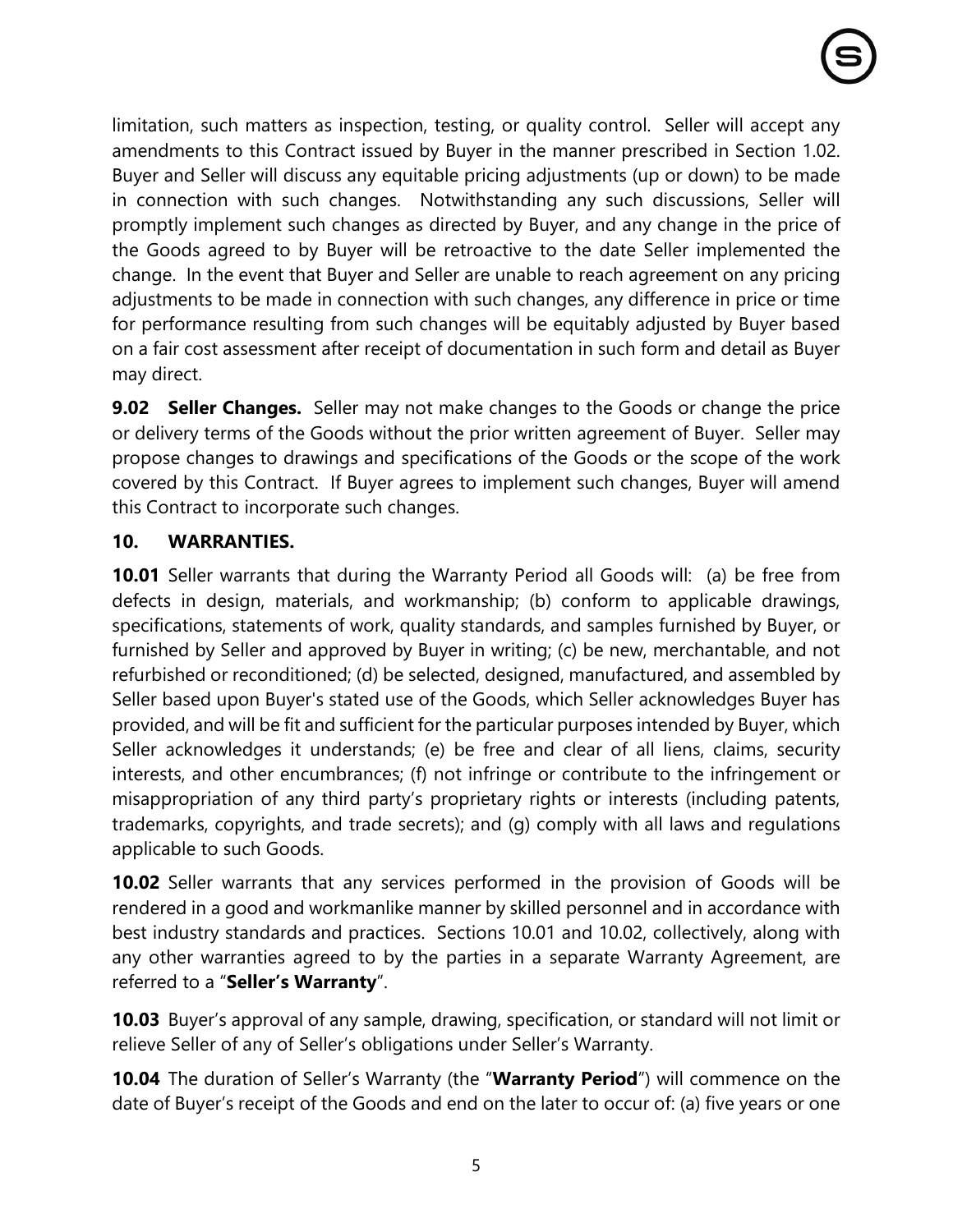100,000 miles from the date of first registration of the vehicle into which the Goods are incorporated by Buyer or its customer; (b) the expiration of any warranty period provided under applicable law for the Goods (including government or regulatory agency mandated warranties on emissions related components); and (c) the expiration of any specific warranty period or performance standard provided for in the Contract Documents.

**10.05** Seller's Warranties are in addition to all other warranties, express, implied, or statutory, and will survive Buyer's inspection, test, delivery, acceptance, use, and payment of and for the Goods, and inure to the benefit of Buyer, its successors and assigns, its customers, and the purchaser of the vehicle into which the Goods are incorporated. The warranties provided for in this Section may not be limited or disclaimed by Seller.

**11. PRODUCT RECALLS.** "**Recall**" means a determination by Buyer, whether voluntary or by order of a governmental authority or agency, to offer to owners, dealers, distributors, or other purchasers of the Goods remedial action in the form of repair, replacement, reimbursement, or repurchase of the Goods (or products into which the Goods have been incorporated) to address a defect, quality concern, or failure to comply with Buyer's requirements. Recall includes: (a) those campaigns that offer to remedy defects related to motor vehicle safety or emissions or noncompliance with applicable safety or emissions regulations in the jurisdiction in which the Goods are distributed; and (b) any other offer to: (i) extend the Warranty Period for the Goods; or (ii) repair, replace, reimburse, repurchase, maintain, modify, or improve the quality, reliability, durability, performance, operation, serviceability, or safety of the Goods. Seller will be responsible for (or will reimburse Buyer for) all costs and expenses of any Recall to the extent caused or contributed by the Goods. Seller will provide reasonable cooperation and support to Buyer as Buyer may request in connection with any Recall. This Section [11](#page-5-0) will survive the termination or expiration of this Contract and Seller's Warranties.

<span id="page-5-0"></span>**12. INTELLECTUAL PROPERTY.** This Section applies where the parties have not entered into a separate written agreement with respect to the parties' Intellectual Property Rights (defined below) that expressly prevails over these Terms.

# **12.01 Definitions.**

**(a)** "**Background Intellectual Property Rights**" means any Intellectual Property Rights of either Buyer or Seller relating to the Goods: (i) existing as of the earlier of the effective date of this Contract or the date Buyer and Seller began any technical cooperation relating to the Goods, (ii) that each party acquires or develops after these dates but in a strictly independent manner and entirely outside of any work conducted under this Contract.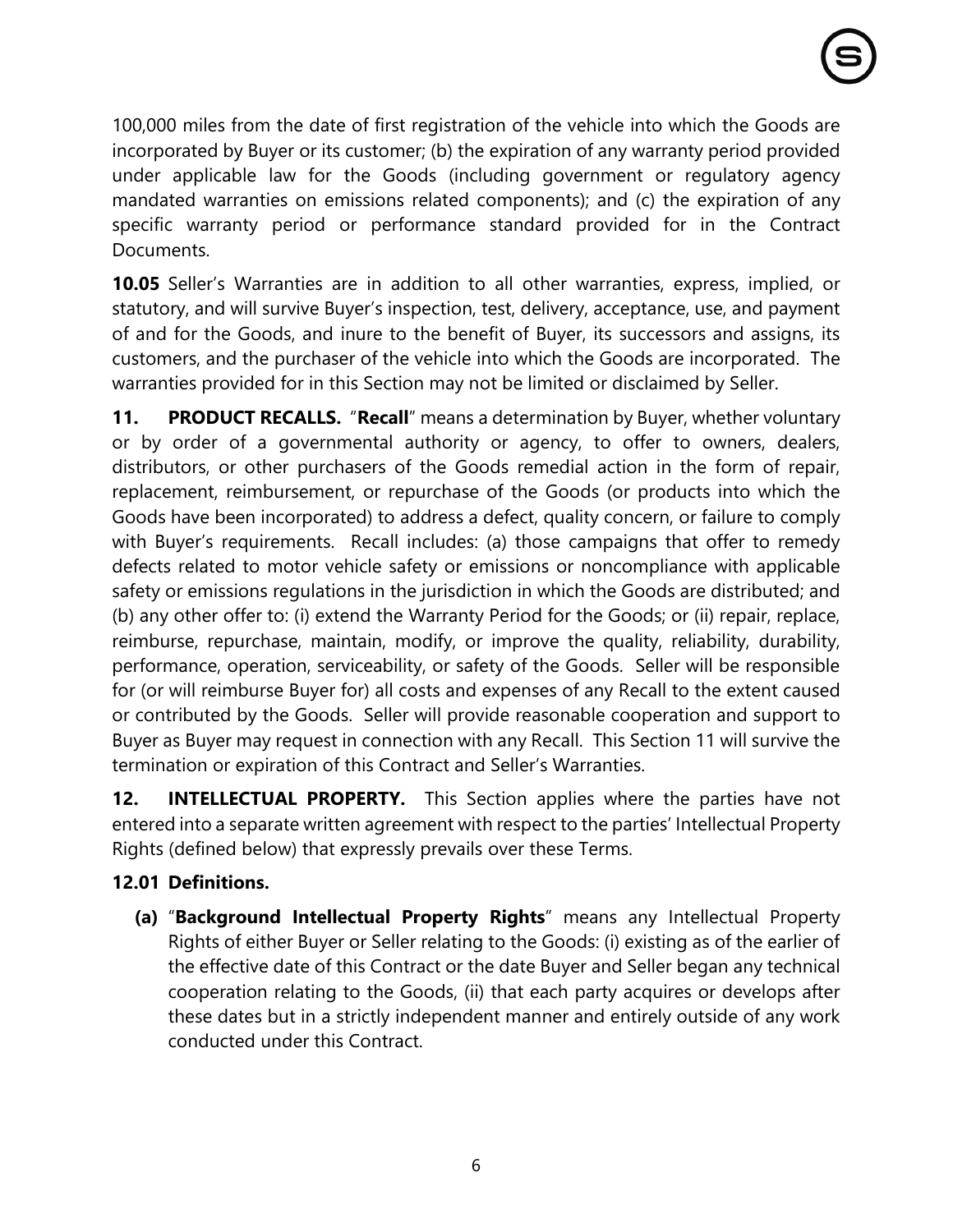- **(b)** "**Buyer Intellectual Property Rights**" means Buyer's Background Intellectual Property Rights and all Foreground Intellectual Property Rights other than Seller Retained Improvements.
- **(c)** "**Foreground Intellectual Property Rights**" means any Intellectual Property Rights, except Background Intellectual Property Rights, (i) that are developed in whole or in part by Buyer alone, by Buyer and Seller jointly, or by Seller alone, in connection with this Contract, or (ii) relating to the Goods.
- **(d)** "**Intellectual Property Rights**" means any patents, patented articles, patent applications, designs, industrial designs, copyrights, software (including, without limitation, source code and object code), database rights, moral rights, inventions (whether or not capable of protection by patent or registration, techniques), technical data, trade secrets, know-how, and any other proprietary right, whether registered or unregistered, including applications and registrations thereof, all related and continuing rights, and all similar or equivalent forms of protection anywhere in the world. Intellectual Property Rights excludes all brands, trademarks, trade names, slogans, and logos of Seller and Buyer unless specifically identified as a deliverable or work product of Seller pursuant to this Contract.
- **(e)** "**Personnel**" means a Buyer's or Seller's (as applicable) employees, agents, and subcontractors.
- **(f)** "**Seller Intellectual Property**" means Seller's Background Intellectual Property Rights together with Seller Retained Improvements.
- **(g)** "**Seller Retained Improvements**" means improvements to Seller's Background Intellectual Property made by Seller and its Personnel that are not based on Buyer's Intellectual Property Rights or Confidential Information.

**12.02 Foreground Intellectual Property Rights.** Except with respect to Seller Retained Improvements, Buyer shall own all right, title, and interest in and to any and all Foreground Intellectual Property Rights that are created or made by Buyer or Seller, and each of their respective Personnel. For clarity, unless an express written period of exclusivity has been promised to Buyer, Seller Retained Improvements may be immediately exploited by Seller in connection with its business with its other customers and will not be exclusive to Seller's performance of this Contract. Seller hereby grants to Buyer and causes its affiliates and Personnel to grant to Buyer, an irrevocable, worldwide, nonexclusive, perpetual to the maximum extent permitted by law, royalty free, fully paid-up license, with right to sublicense, to all Seller Retained Improvements to make, have made, use, reproduce, modify, improve, prepare derivative works of, distribute, display, perform, repair, offer to sell, sell and import, without limitation. Seller hereby assigns, agrees to assign, and behalf of itself and its Personnel, to Buyer, all right, title, and interest in and to all Buyer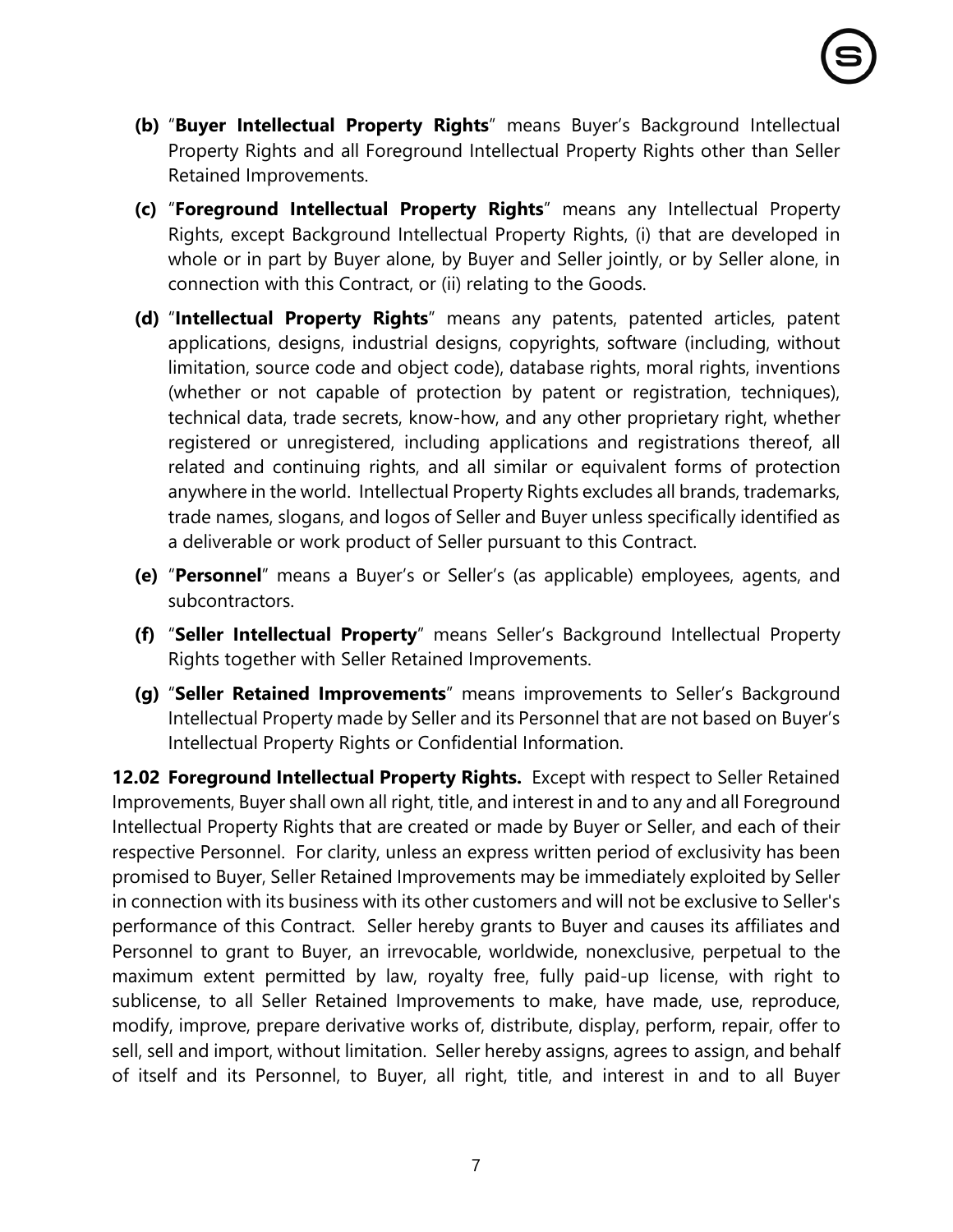Intellectual Property Rights and shall assist Buyer in connection with the procurement, defense, and enforcement of same.

**12.03 Background Intellectual Property Rights.** Buyer and Seller will each retain ownership of their respective Background Intellectual Property Rights. Seller hereby grants to Buyer and causes its affiliates and Personnel to grant to Buyer, an irrevocable, worldwide, nonexclusive, royalty free, fully paid-up license, with right to sublicense to Buyer's affiliates, to all Background Intellectual Property Rights to make, have made, use, reproduce, modify, improve, prepare derivative works of, distribute, display, perform, offer to sell, sell, and import the Goods (the "**Limited License**"), provided that Buyer or its affiliates will only use this Limited License in the event that (a) Seller breaches or repudiates its obligations by being unable or unwilling to timely deliver goods or services under this Contract, and in such case the term of the license will be perpetual or (b) in the event Seller is unable to supply goods or services under this Contract as a result of a force majeure event, the term of the license will be only for the duration of Seller's inability to supply.

**12.04 Copyrights.** Copyrightable works created under this Contract will be considered "works made for hire" for Buyer except to the extent that the works do not qualify as "works made for hire" for Buyer in which case Seller hereby assigns to Buyer all right, title and interest in all copyrights and if lawfully permitted waives all moral rights therein.

**12.05 Right to Repair.** For the avoidance of doubt, Buyer, its dealers, its customers, and its subcontractors have the right to repair, reconstruct, remanufacture, reflash, or rebuild the Goods delivered under this Contract without payment of any royalty to Seller.

**12.06 Delivery of Materials.** Within ten days of Buyer's written request to Seller, Seller will promptly deliver to Buyer (or Buyer's designee) all materials, software (source code, object code, and other forms requested by Buyer), documentation, and instructions (a) related to the Intellectual Property Rights embodied in the Goods, or (b) necessary or helpful for the manufacture and reproduction of such Goods and Intellectual Property Rights and, in each case, in those formats requested by Buyer ("**Related Materials**"). All such Related Materials shall at all times be maintained and provided to Buyer or Buyer's designee in a manner that enables one skilled in the art to continue developing, compiling, and otherwise using the Related Materials as such are or were used by Seller in connection with its performance hereunder without undue burden. With respect to Related Materials constituting Buyer's Background Intellectual Property Rights, Buyer covenants that, except for performing an audit of same to ensure Seller's compliance with this Section 12.06, it will not use such Related Materials except to the extent that it is permitted to do so under its Limited License.

#### **12.07 Miscellaneous.**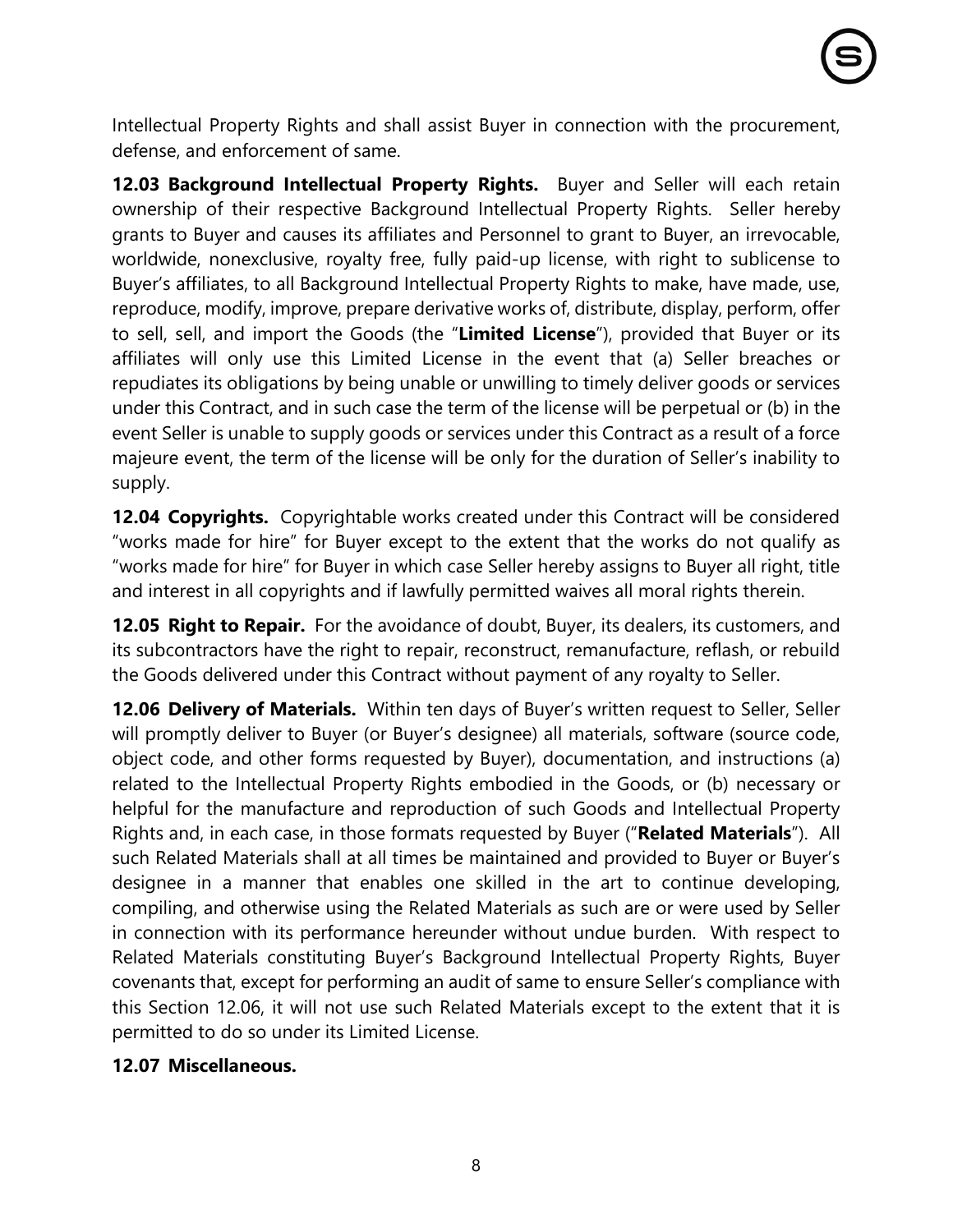- **(a)** Goods manufactured based on Buyer's drawings, designs, and/or specifications, as well as any software code or models provided by Buyer, may not be used for Seller's own use or sold to third parties without Buyer's prior written authorization.
- **(b)** Nothing in this Contract is an admission by Buyer of the validity of any Intellectual Property Rights claimed by Seller, including an admission that any license is required by Buyer to manufacture the goods or continue the services contracted. Seller will claim and acquire all rights and waivers of Seller's personnel required to enable Seller to grant Buyer the rights and licenses in this Contract. Seller assumes full and sole responsibility for compensating Seller's personnel for such rights and waivers, including the remuneration of employees.
- **(c)** Seller will comply with all obligations with respect to software that forms any part of the Goods or services contracted, including obligations under any licenses.

**13. SERVICE AND REPLACEMENT PARTS.** Seller will sell to Buyer all Goods necessary for Buyer to fulfill its current model service and replacement parts requirements at the prices set in this Contract, adjusted only for reasonable, unique packaging and logistics costs, as approved by Buyer. If the Goods are systems, modules, or assemblies, Seller will sell the parts of such systems, modules, or assemblies to Buyer at prices that will not, in total, exceed the price of the Good less assembly costs. During the 15-year period after Buyer completes its current model year purchases of Goods, Seller will sell Goods to Buyer to fulfill its past model year service requirements. Pricing for past model year Goods will be negotiated by the Buyer and Seller but will not exceed this Contract price for the Goods during the first five years of such 15-year period.

**14. REMEDIES FOR BREACH.** Buyer's rights and remedies under this Contract are cumulative with, and in addition to, all other rights and remedies of Buyer under applicable law or in equity.

**14.01** Without limiting the foregoing, in the event that any Goods fail to conform to the terms of this Contract, or if Seller breaches any of its obligations under this Contract, Buyer will be entitled to recover from Seller all damages, costs, expenses, claims, and losses suffered by Buyer, including, without limitation, all direct, indirect, incidental, and consequential damages, and all legal and professional fees and costs, incurred by Buyer. Buyer's damages may also include all of Buyer's costs and expenses incurred with respect to or resulting from: (a) inspecting, sorting, testing, repairing, or replacing nonconforming Goods or nonconforming deliveries; (b) conducting Recall campaigns or other corrective service actions; or (c) any personal injury, including death, or property damage.

**14.02** Seller acknowledges and agrees that (a) a breach or threatened breach by Seller of any of its obligations under this Contract would give rise to irreparable harm to Buyer for which monetary damages would not be an adequate remedy and (b) in the event of a breach or a threatened breach by Seller of any such obligations, Buyer shall, in addition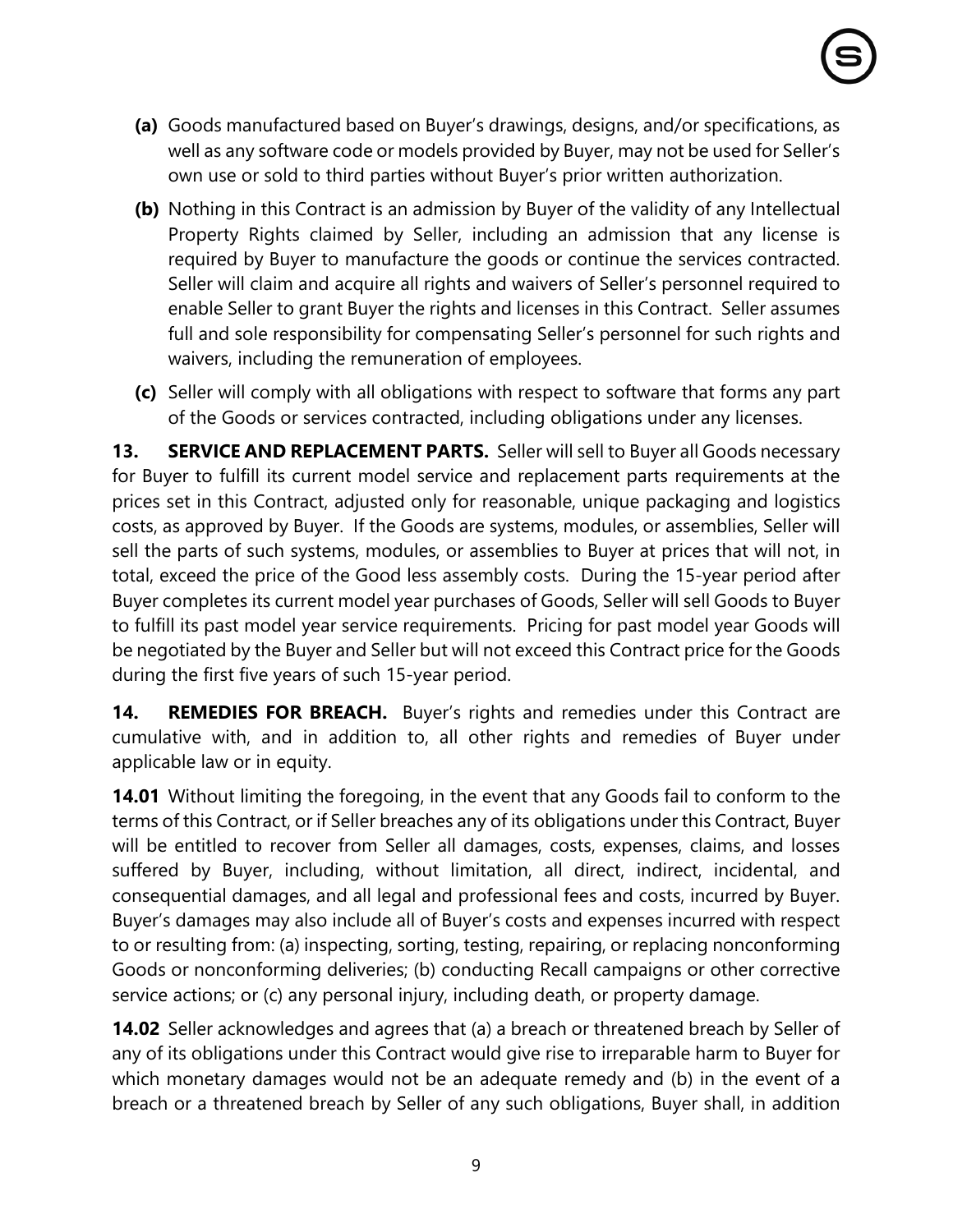to any and all other rights and remedies available at law, at equity, or otherwise in respect of such breach, be entitled to equitable relief, including a temporary restraining order, an injunction, specific performance, and any other relief available from a court of competent jurisdiction, without any requirement to post a bond or other security, and without any requirement to prove actual damages or that monetary damages will not afford an adequate remedy.

**14.03** If requested by Buyer, Seller will enter into a separate agreement for the administration and processing of warranty chargebacks for nonconforming Goods.

**15. INDEMNIFICATION.** To the fullest extent permitted by applicable law, Seller will indemnify, hold harmless, and, at Buyer's option, defend, Buyer and its directors, officers and employees ("**Representatives**") against any actual or alleged claims, suits, and demands, including, without limitation, lawsuits, administrative claims, regulatory actions, and other proceedings, in any way related to the Goods, and arising from or relating to: (a) Seller's representations, performance, breach, or failure to perform this Contract; (b) violation of any law, ordinance, regulation, or order; (c) any damages to any property or personal injuries to or death of any person arising from or in connection with Seller's performance under this Contract; (d) Seller's use of Buyer's Property, or the performance of any work by Buyer or its employees, designees, or agents at Seller's facilities, except to the extent caused solely by the gross negligence or intentional acts of Buyer; (e) Buyer's compliance with any third party request or order of any court or governmental agency for information relating to the Goods; (f) any Recall or corrective service actions; and (g) any actual or alleged claims of infringement or other assertions of proprietary rights violations (including patent, trademark, copyright, industrial design right, or other proprietary right, misuse, or misappropriation of trade secret), and resulting damages and expenses (including legal and professional fees) arising in any way in relation to the Goods. Seller's indemnification obligations will apply even if Buyer furnishes all or a portion of the design and specifies all or a portion of the processing used by Seller to produce the Goods.

## **16. TERMINATION.**

# **16.01 Termination for Cause.**

**(a)** Buyer may terminate immediately all or any part of this Contract, without liability to Seller, if Seller: (i) repudiates, breaches, or threatens to repudiate or breach, any of the terms of this Contract or any other Contract with Buyer; (ii) fails to perform or deliver Goods in accordance with this Contract, or fails to make progress in performance so as to endanger timely and proper completion of services or delivery of Goods under this Contract; (iii) fails to timely provide Buyer with adequate assurances of due performance; or takes or fails to take any action that imminently threatens the continuity or timing of Buyer's vehicle assembly operations; (iv) has its export privileges denied, suspended, or revoked in whole or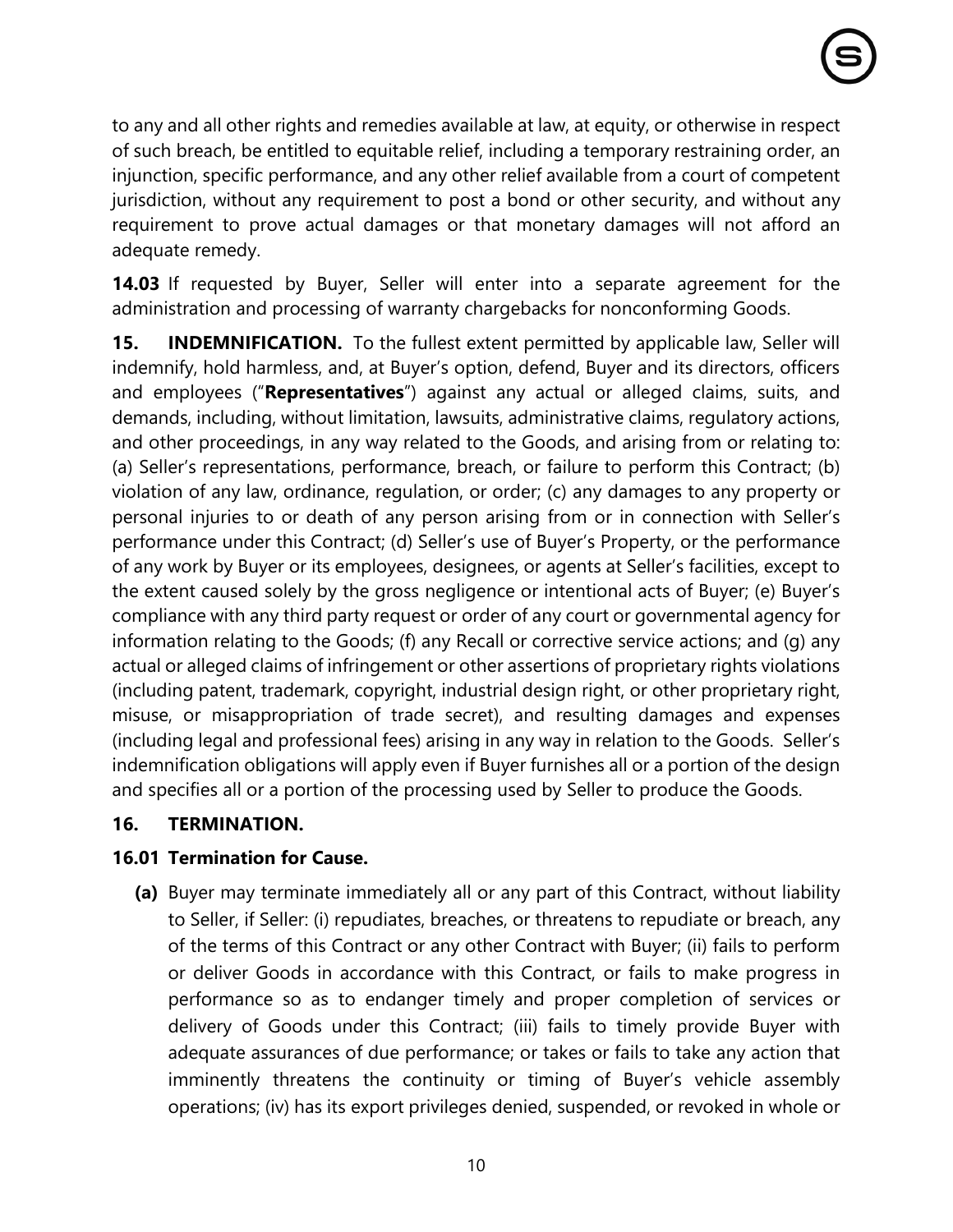in part by the government of the United States or any agency thereof; (v) if Buyer market tests the price of the Goods and determines that the price charged for the Goods is not competitive and Seller does not promptly reduce its price for the Goods to equal not more than the lowest price identified in Buyer's market test; or (v) is insolvent or commences, or has commenced against it, any case, proceeding, or other action under Title 11 of the United States Code or any other liquidation, bankruptcy, assignment for the benefit of creditors, conservatorship, receivership, insolvency, reorganization, or similar proceeding, under debtor relief laws of any applicable jurisdiction in effect, seeking to have an order for relief entered with respect to it or to adjudicate it as bankrupt or insolvent or winding-up, liquidation, or dissolution of its business or all or any substantial portion of its assets.

- **(b)** Notwithstanding Section 16.01(a), if any failure or breach under Sections 16.01(a)(i) or 16.01(a)(ii) is curable by Seller, Buyer will provide Seller an opportunity to cure such breach within a commercially reasonable period of time under the circumstances, but in no case exceeding 30 days after Buyer provides notice of the failure or breach to Seller.
- **(c)** Buyer may terminate this Contract, without liability to Seller, upon at least 30 days' prior written notice to Seller, if a direct or indirect change in control or ownership of Seller occurs without Buyer's prior written consent.

#### <span id="page-10-0"></span>**16.02 Termination for Convenience.**

**(a)** Buyer may terminate all or any part of this Contract at any time and for any reason by giving written notice to Seller. Upon receipt of such notice, unless otherwise directed in writing by Buyer, Seller will: (i) immediately terminate all work under the terminated portion of this Contract; (ii) transfer title and deliver to Buyer all finished Goods and work-in-process that Seller produced in accordance with Buyer's Releases; (iii) sell to Buyer at its cost all raw materials and components that Seller produced or acquired in accordance with Buyer's Releases, which Seller cannot reasonably use in producing other products for itself or for others; and (iv) take all actions reasonably necessary to protect Buyer's Property. In the event Buyer terminates this Contract under this Section, Buyer will pay to Seller only the following amounts to the extent not exceeding the amounts authorized in Buyer's Releases: (A) the Contract price for Goods that have been completed and delivered to Buyer in accordance with this Contract and not previously paid for; (B) Seller's actual costs of work-in-process produced in accordance with Buyer's Releases, to the extent such costs are reasonable in amount and are properly allocable or apportionable under generally accepted accounting principles to the terminated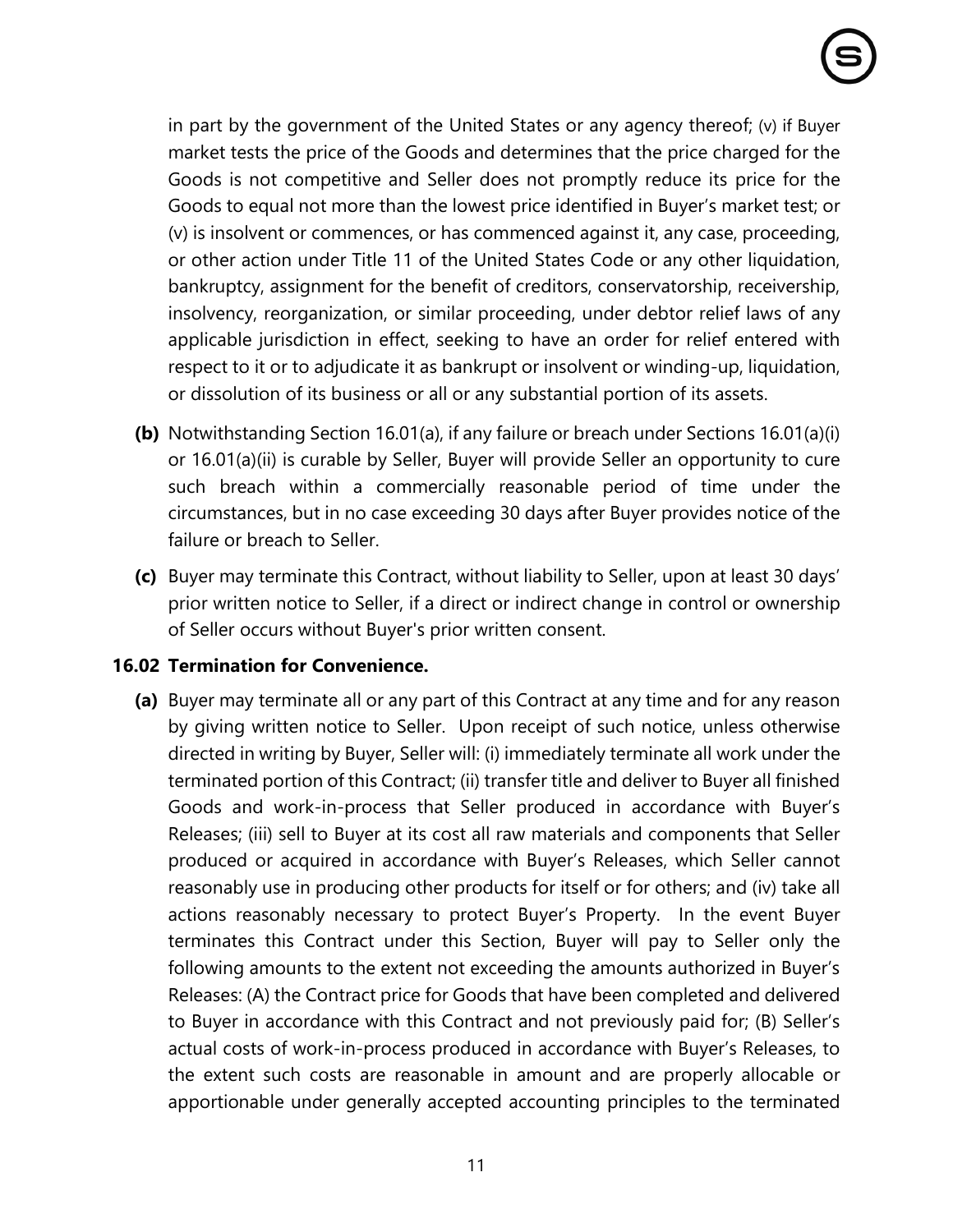portion of this Contract; and (C) in accordance with (iii) above, Seller's actual costs of raw materials and components. Any request for payment submitted to Buyer under this Section must be made in writing within 30 days of the effective date of termination and include sufficient supporting data to permit an audit by Buyer, including, without limitation, such supplemental and supporting information as Buyer may request. Buyer's payment under this Section is Seller's sole remedy for termination of this Contract under this Section.

**(b)** Because Buyer's commitments to its customers are made in reliance on Seller's commitments under this Contract, Seller has no right to terminate any Contract for convenience.

## **16.03 Resourcing Assistance.**

- **(a)** Upon the expiration or termination of this Contract for any reason, Seller will take such actions as reasonably requested by Buyer to assist Buyer in promptly and efficiently transitioning and resourcing the manufacture of the Goods to an alternative seller, including providing an inventory bank of Goods covered by this Contract in such quantities as Buyer may reasonably request.
- **(b)** Seller will promptly return to Buyer all Buyer's Property and any other property furnished by or belonging to Buyer or Buyer's customers in the condition originally received by Seller, reasonable wear and tear excepted.

**17. LIMITATION OF DAMAGES.** Under no circumstances will Buyer be liable to Seller for anticipated or lost profits, special, incidental, consequential, exemplary, or punitive damages.

**18. SETOFF.** All amounts due to Seller will be considered net of indebtedness of Seller and its affiliates and subsidiaries to Buyer and its affiliates and subsidiaries; and Buyer will have the right to setoff against or to recoup from any amounts due to Seller and its affiliates and subsidiaries from Buyer and its affiliates and subsidiaries.

**19. BUYER'S PROPERTY.** All supplies, materials, prototype and production tooling, jigs, dies, gauges, fixtures, molds, patterns, equipment, related software, and other items (together with any accessions, appurtenances, modifications, repairs, refurbishments, and replacements thereof) (collectively, "**Equipment**") furnished by Buyer, either directly or indirectly, to Seller, or manufactured or acquired by Seller for Buyer, to perform this Contract by Buyer ("**Buyer's Property**") will be and remain the property of Buyer. All right, title and interest in Buyer's Property will remain with Buyer, subject only to Seller's limited right of use and possession of Buyer's Property, as Buyer's bailee-at-will, in connection with Seller's manufacture of the Goods. If title to any Equipment subject to a Purchase Order has not otherwise passed to Buyer, title will pass to Buyer, free and clear of all liens, claims, security interests, and other encumbrances, immediately upon Buyer's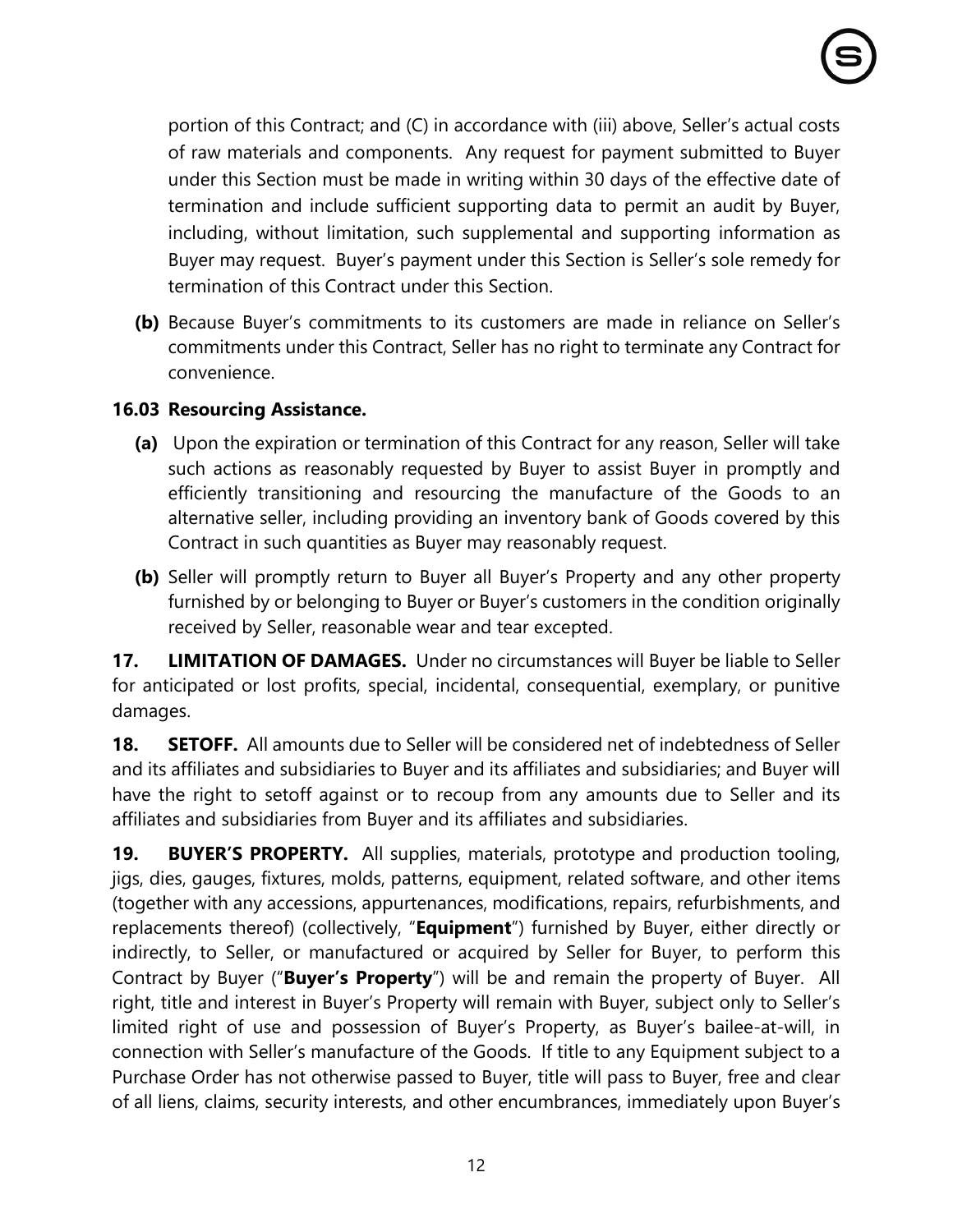first payment to Seller relating to such Equipment, and such Equipment will then be deemed to be Buyer's Property. Seller will bear all risk of loss of and damage to Buyer's Property. Buyer's Property will (a) at all times be properly housed and maintained by Seller, at its expense, (b) not be used by Seller for any purpose other than the performance of this Contract; (c) be deemed to be personalty; (d) be conspicuously marked by Seller as the property of Buyer; (e) not be commingled with the property of Seller or with that of a third person; and (f) not be moved from Seller's premises without Buyer's prior written approval. Upon Buyer's request, Buyer's Property will be immediately released to Buyer or delivered to Buyer by Seller, either: (A) FCA transport equipment at Seller's plant (Incoterms, 2020), properly packed and marked in accordance with the requirements of the carrier selected by Buyer to transport such property, or (B) to any location designated by Buyer, in which case Buyer will pay to Seller the reasonable costs of delivering such property to such location. **TO THE FULLEST EXTENT PERMITTED BY LAW, SELLER WAIVES ANY LIENS, CLAIMS, ENCUMBRANCES, INTERESTS OR OTHER RIGHTS THAT SELLER MIGHT OTHERWISE HAVE OR ASSERT ON OR WITH RESPECT TO ANY OF BUYER'S PROPERTY FOR WORK PERFORMED ON SUCH PROPERTY OR OTHERWISE.** If Seller and Buyer dispute whether any property in Seller's possession or control is Buyer's Property, it will be considered Buyer's Property pending resolution of the dispute and subject to this Section; provided that Seller will retain any claim or right to payment for disputed amounts despite Seller's relinquishment of possession of such property.

**19.01 Rights of Entry, Inspection, and Reclamation.** Buyer may enter Seller's facilities during normal business hours to inspect the facilities, Goods, tooling, and Buyer's Property and, without the necessity of a court order, remove any (a) Buyer's Property or (b) Goods or inventory that has been purchased by Buyer. Buyer's inspection of the Goods, whether during manufacture, prior to delivery or within a reasonable time after delivery, will not constitute acceptance of any work in process or finished Goods.

## **20. COMPLIANCE WITH LAWS.**

**20.01** Seller and the Goods will comply with all applicable laws, rules, regulations, orders, conventions, ordinances, or standards of the country(ies) of destination or that relate to the manufacture, labeling, transportation, importation, exportation, licensing, approval or certification of the Goods, including, without limitation, those relating to environmental matters, the handling and transportation of dangerous goods or hazardous materials, data protection and privacy, wages, hours and conditions of employment, subcontractor selection, discrimination, occupational health/safety, and motor vehicle safety.

**20.02** Seller represents that neither it nor any of its subcontractors, vendors, agents or other associated third parties will utilize child, slave, prisoner or any other form of forced or involuntary labor, or engage in abusive employment or corrupt business practices, in the supply of goods or provision of services under this Contract.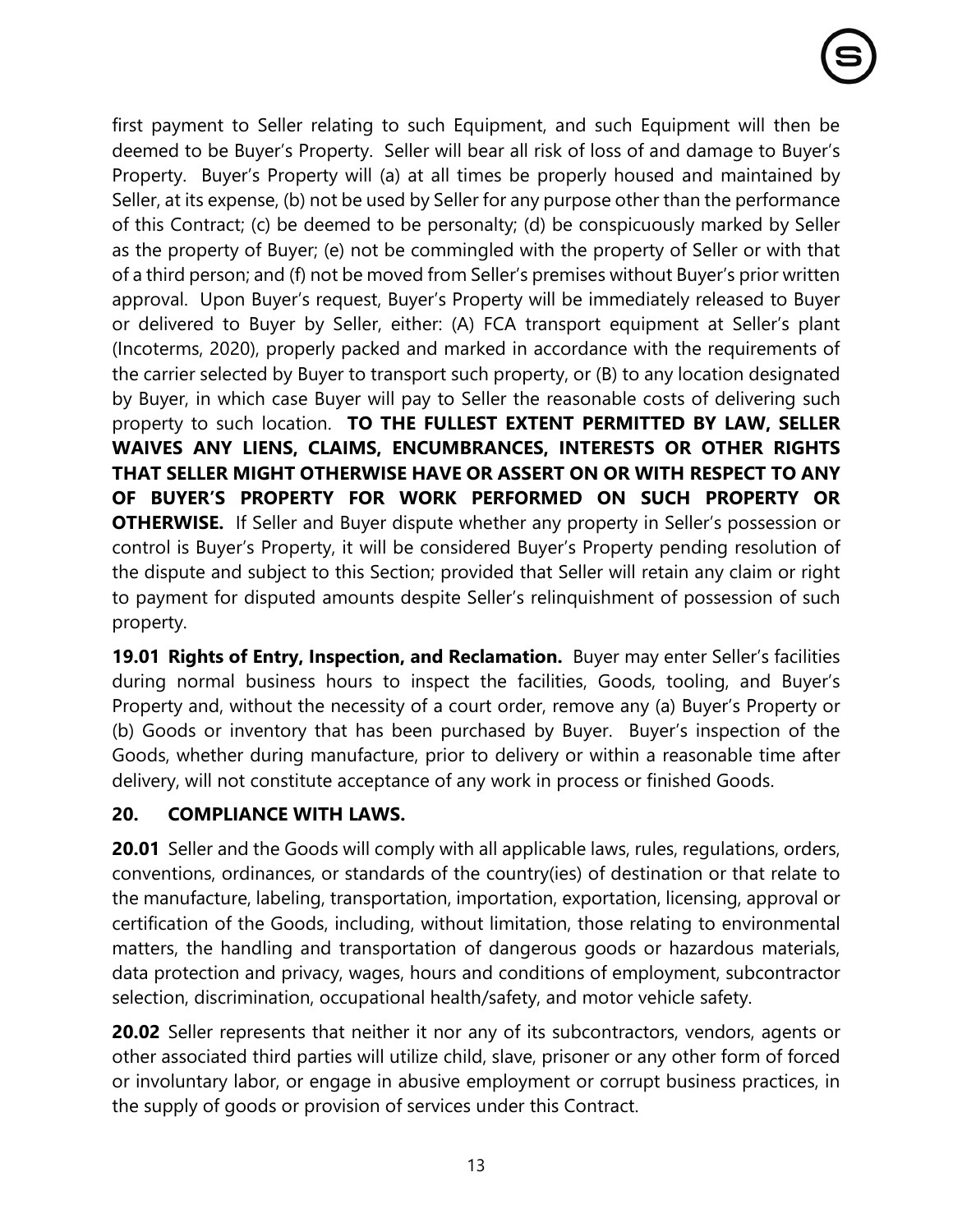**20.03** Seller will comply with all applicable anti-corruption laws, including, without limitation, the U.S. Foreign Corrupt Practices Act and the U.K. Bribery Act, and that neither it nor any of its subcontractors, vendors, agents, or other associated third parties will engage in any form of commercial bribery, nor directly or indirectly provide or offer to provide, anything of value to or for the benefit of, any official or employee of a governmental authority or of any government-owned, government-controlled, or government-affiliated entity to obtain or retain any contract, business opportunity, or other business benefit, or to influence any act or decision of that person in his/her official capacity. At Buyer's request, Seller will certify in writing its compliance with the foregoing.

**20.04** Upon Buyer's request, Seller will promptly provide to Buyer, in such form as Buyer may request, information to enable Buyer and Buyer's customers, as the case may be, to timely comply with all due diligence, disclosure and/or audit requests and requirements with respect to the ingredients and materials used in the Goods, including under so-called "conflict minerals" laws (for example, Section 1502 of the Dodd-Frank Wall Street Reform and Consumer Protection Act and other laws passed in any jurisdiction requiring any disclosure or restriction on the use of ingredients or materials (collectively, "**Ingredients**  Laws")). Seller's responses will be sufficiently detailed and include any requested written certifications regarding the accuracy and completeness thereof, so as to enable Buyer and Buyer's customers to fully comply with all Ingredients Laws and will be subject to audit by Buyer. If requested by Buyer, Seller's response will include a thorough inquiry of Seller's supply chain (and written certifications by all entities in such supply chain) identifying the ingredients or materials in the Goods and the country of origin of such ingredients or materials (or, following due inquiry, information regarding why such country of origin cannot be determined). Seller will be responsible for the timeliness, accuracy and completeness of its sub-tier suppliers' and subcontractors' responses to such inquiries. Seller will take all actions necessary to ensure that the Goods will be free of ingredients or materials restricted by Ingredients Laws, including ensuring that Seller's contracts with its sub-tier suppliers and subcontractors enable Seller to timely obtain, from such sub-tier suppliers and subcontractors, information sufficient for Seller to timely respond to Buyer's and Buyer's customers' requests for information under Ingredients Laws

## **21. EXPORT CONTROLS; GOVERNMENT CONTRACTING.**

**21.01** Seller will comply with all applicable export control and sanctions laws and regulations of the United States of America and any other relevant country (the "**Export Control Laws**"). Seller will not violate, and will not cause Buyer to violate, any Export Control Laws (e.g., by transshipping goods through, or supplying goods or services from, sanctioned countries or individuals). Licenses or other authorizations required for the export of goods or services will be the responsibility of Seller unless otherwise indicated in this Contract, in which event Seller will provide such information as may be requested by Buyer to enable Buyer to obtain such licenses or authorizations.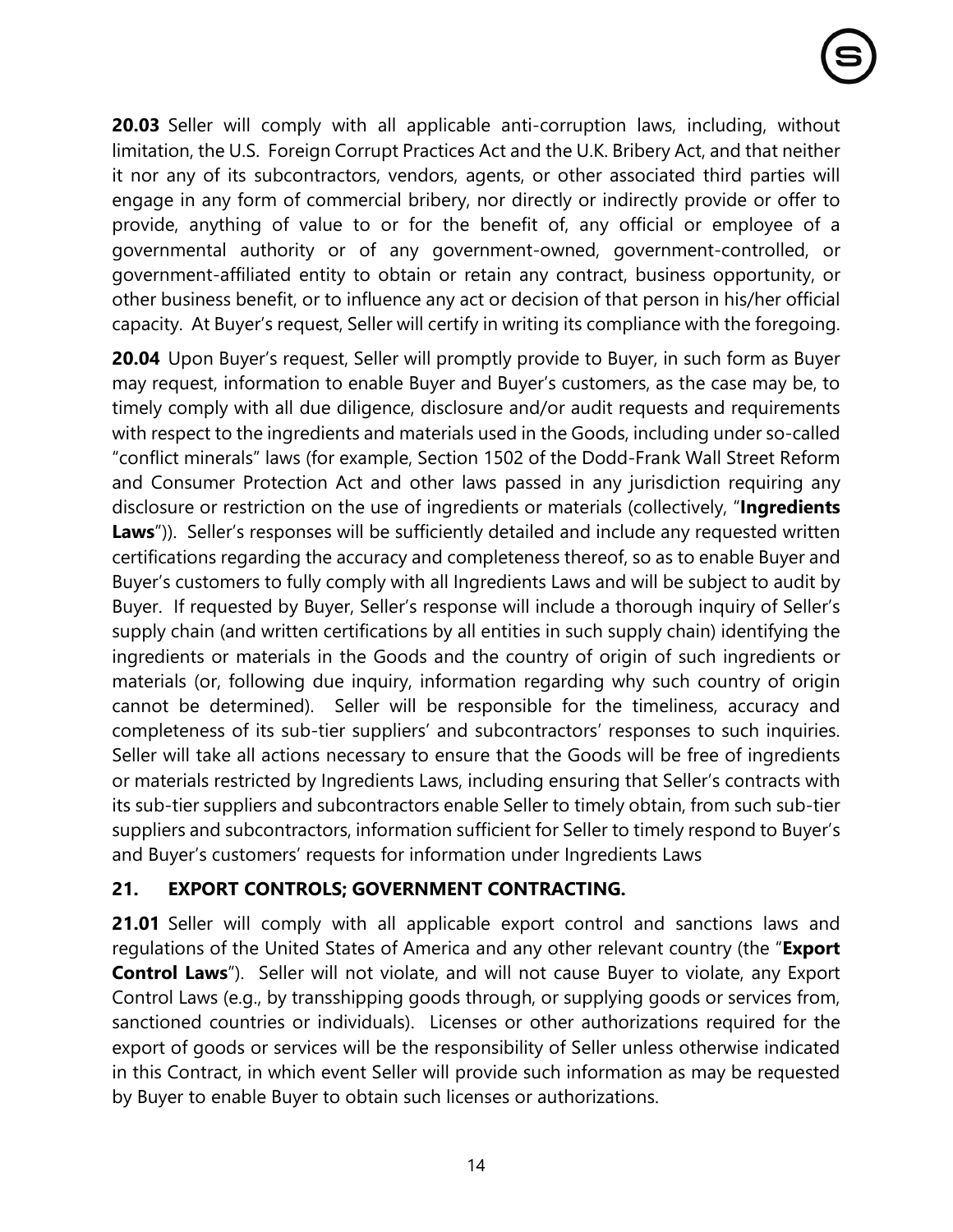**21.02** Buyer's Additional Terms and Conditions for Government Contracts (available at [https://theshyftgroup.com/about-us/supplier-info/\)](https://theshyftgroup.com/about-us/supplier-info/) are incorporated into and included in the Contract Documents, as applicable, for Goods purchased for federal or state governments.

**21.03 Buyer and Seller shall abide by the requirements of 41 CFR 60-1.4(a), 60- 300.5(a) and 60-741.5(a). These regulations prohibit discrimination against qualified individuals based on their status as protected veterans or individuals with disabilities, and prohibit discrimination against all individuals based on their race, color, religion, sex, sexual orientation, gender identity, national origin, or for inquiring about, discussing, or disclosing information about compensation. Moreover, these regulations require that covered prime contractors and subcontractors take affirmative action to employ and advance in employment individuals without regard to race, color, religion, sex, sexual orientation, gender identity, national origin, protected veteran status or disability**. **Buyer and Seller shall also abide by 29 CFR Part 471, Appendix A to Subpart A, as required.**

## **22. INSURANCE.**

**22.01 Coverage.** Seller will carry and maintain the following insurance coverage during the term of this Contract and for five (5) years thereafter:

- **(a)** Workers' Compensation and Employer's Liability Insurance with statutory coverage for Workers' Compensation, and a \$1,000,000 per occurrence limit for Employer's Liability;
- **(b)** Commercial General Liability insurance, using an ISO (Insurance Services Office) (or equivalent) policy form including full Contractual Liability coverage as per the form with a per occurrence limit of not less than \$3,000,000, and \$5,000,000 in the aggregate for personal injury, death, property damage, bodily injury, contractual liability, independent contractors, broad-form property damage, and Products and completed operations coverage; and
- **(c)** Commercial Automobile Liability Insurance with a combined single limit of not less than \$1,000,000 per occurrence for bodily injury, death, and property damage for hired, owned and non-owned vehicles.

## **22.02 Policy Requirements.**

**(a)** All policies will be underwritten by insurance companies with an A- or better rating as designated by A.M. Best. Each policy will: (i) provide that Buyer and its subsidiaries and affiliates be named as additional insured (other than for Workers' Compensation); (ii) provide that not less than 30 days prior written notice will be given to Buyer in the event of any alteration, cancellation, or termination of such policy; (iii) provide that the Commercial General Liability coverage will be primary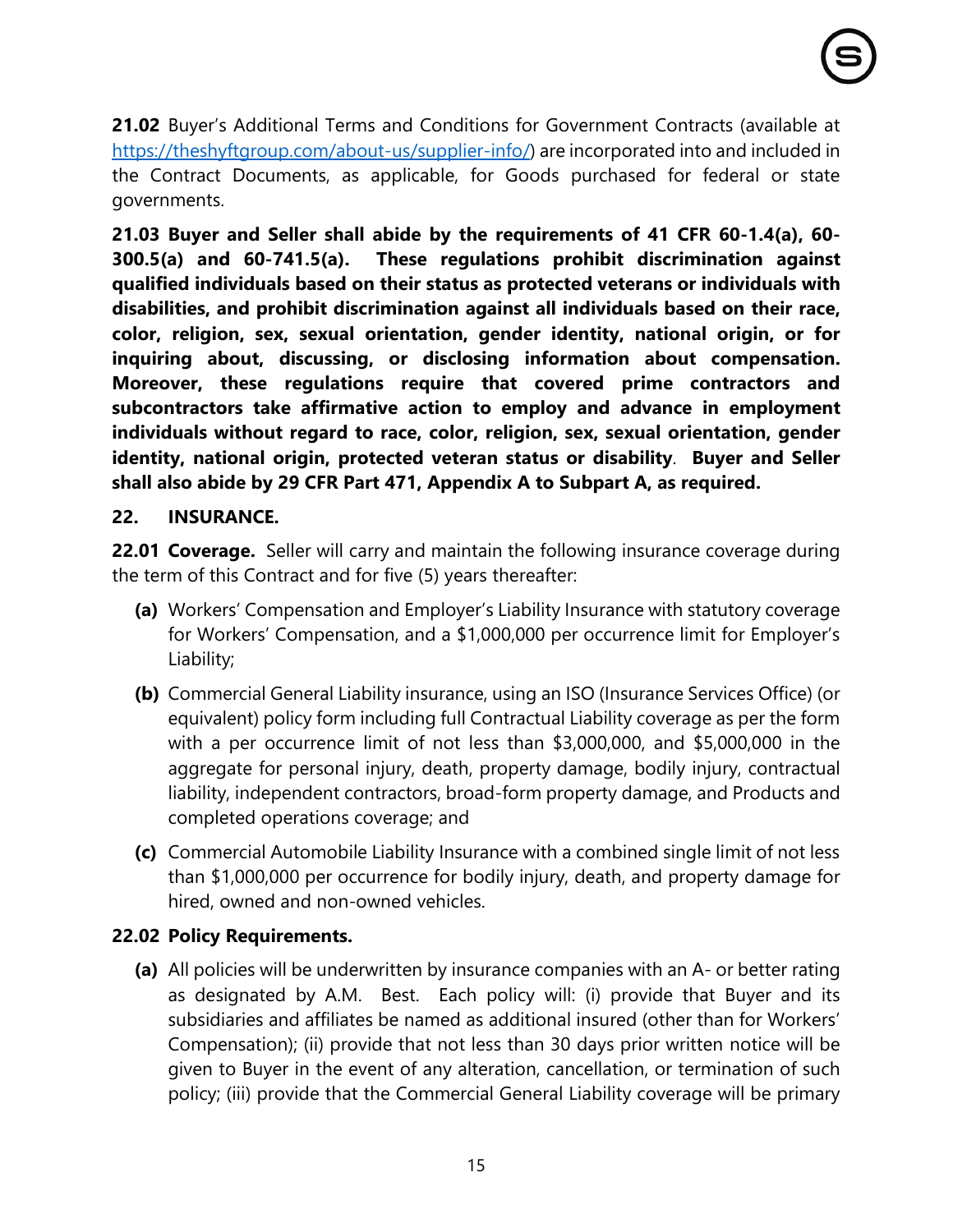insurance with respect to coverage maintained by Seller and its subsidiaries and affiliates; and (iv) include a waiver of subrogation in favor of Buyer.

**(b)** Seller will provide Buyer with a certificate of insurance evidencing such coverage upon the Effective Date of this Contract and at least 30 days prior to each renewal period of this Contract and/or such insurance policy. The minimum insurance requirements provided in this Section will, in no way, limit Seller's obligations to Buyer under this Contract. Seller may utilize a Commercial Umbrella policy to meet the above limits requirements.

**23. AUDIT.** Seller grants Buyer access to Seller's premises and books and records for the purpose of auditing Seller's performance under and compliance with the terms of this Contract (including, without limitation, all charges under this Contract). Seller will cooperate with Buyer and facilitate any such audits, including by promptly producing such records as Buyer may reasonably request. Seller will preserve all records pertinent to this Contract, and Seller's performance under this Contract, for a period of not less than one year after Buyer's final payment to Seller under this Contract.

**24. RELATIONSHIP OF THE PARTIES.** Buyer and Seller are independent contracting parties. Nothing in this Contract will make either party the agent or legal representative of or grant either party authority to assume or create any obligation on behalf of or in the name of the other party.

**24.01 SUBCONTRACTING; ASSIGNMENT.** Seller will not subcontract any of its duties or obligations under this Contract without Buyer's prior written consent. Seller will ensure that any approved subcontractor complies with all requirements of the Contract. Seller may not assign or delegate its rights or obligations under Contract without Buyer's prior written consent. Any purported assignment in violation of this Section will be invalid. Buyer may assign this Contract or any of its rights and interests in this Contract without Seller's consent.

**25. FORCE MAJEURE.** Any delay or failure of either party to perform its obligations under this Contract will be excused to the extent that Seller is unable to produce, sell, or deliver, or Buyer is unable to accept delivery, buy, or use, the Goods directly as the result of an event or occurrence beyond the reasonable control of such party, without such party's fault or negligence, including, as applicable, actions by any governmental authority (whether valid or invalid), fires, floods, windstorms, explosions, riots, natural disasters, epidemics, pandemics, wars, and sabotage; provided that written notice of such force majeure event (including the anticipated duration of the delay) must be given by the affected party to the other party as soon as possible (but in no event more than ten days after the force majeure event occurs). During any *force majeure* event affecting Seller's performance, Buyer may, at its option, purchase substitute goods or services from other sources and reduce its delivery schedules to Seller by such quantities, without liability to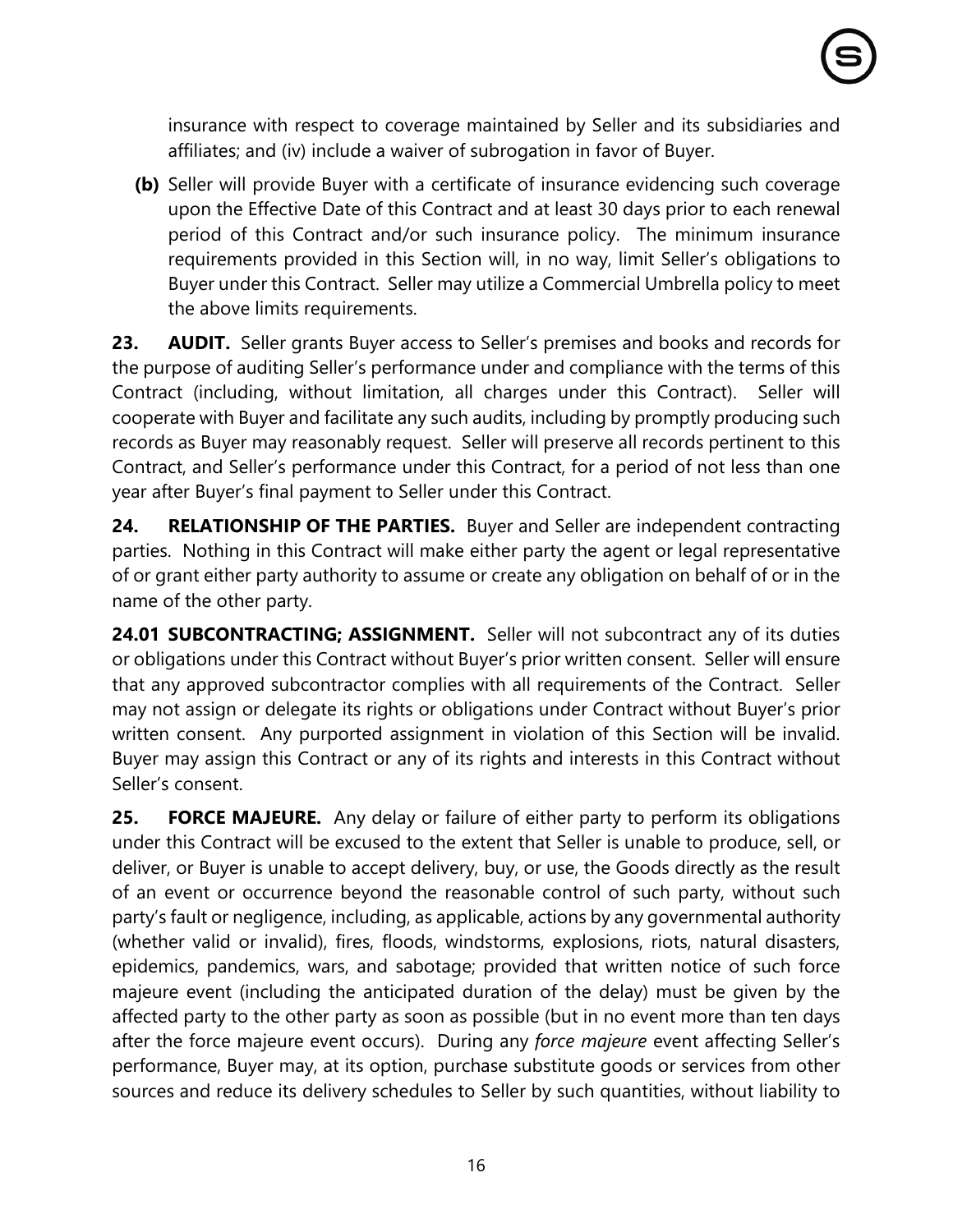Seller, or require Seller to provide substitute goods or services from other sources in quantities and at times requested by Buyer at the price set forth in this Contract. Seller will use all diligent efforts to ensure that the effects of any force majeure event are minimized and, as promptly as possible, resume full performance under this Contract. If requested by Buyer in writing, Seller will, within five days after Buyer's request, provide adequate assurances that the delay in Seller's performance resulting from such event will not exceed 30 days. If the delay lasts more than 30 days or Seller does not provide such adequate assurances, Buyer may immediately terminate this Contract without liability to Seller. Seller's financial inability to perform this Contract is not a *force majeure* event.

**26. CONFIDENTIALITY.** Seller will maintain the confidentiality of all information provided by Buyer or its representatives, and any materials or information that contain, are created from, or are based on, any such information. Seller may only use such information in connection with its performance under this Contract and will not provide such information to any third party (including, without limitation, Seller's subcontractors) without Buyer's advance written consent. Seller will not refer to Buyer or Buyer's trademarks and/or trade names without Buyer's prior written consent, in connection with advertising, public releases, or otherwise. The confidentiality provisions of this Section 26 will be in addition to the terms of any confidentiality agreement entered into by the parties.

**27. CYBER SECURITY.** Seller's warrants that its information technology assets and equipment, computers, systems, networks, hardware, software, websites, applications, and databases are adequate for, and operate and perform in all material respects as required in connection with the operation of Seller's business and performance of this Contract, free and clear of all material bugs, viruses, disabling code, errors, defects, Trojan horses, time-bombs, malware and other malicious software (each a "**Cyber Threat**"). Seller will not introduce any Cyber Threat into any Goods provided hereunder or into Buyer's network or system. Seller has implemented and maintained commercially reasonable physical, technical, and administrative controls, policies, procedures, and safeguards to protect against Cyber Threats and maintain the integrity, continuous operation, redundancy, and security of all information technology systems and data. Seller will promptly, but in no event more than 24 hours after, notify Buyer of any breach of its information technology systems by a Cyber Threat that may impact Seller's performance under this Contract or compromise any of Buyer's information.

# **28. GOVERNING LAW; JURISDICTION; WAIVER OF JURY TRIAL.**

**28.01 Governing Law.** All matters arising out of or relating to this Contract will be governed by the laws of the State of Michigan, excluding any choice or conflict of law rule that would require the application of the law of another jurisdiction. The United Nations Convention on Contracts for the International Sale of Goods (Vienna, 1980) is expressly excluded from this Contract.